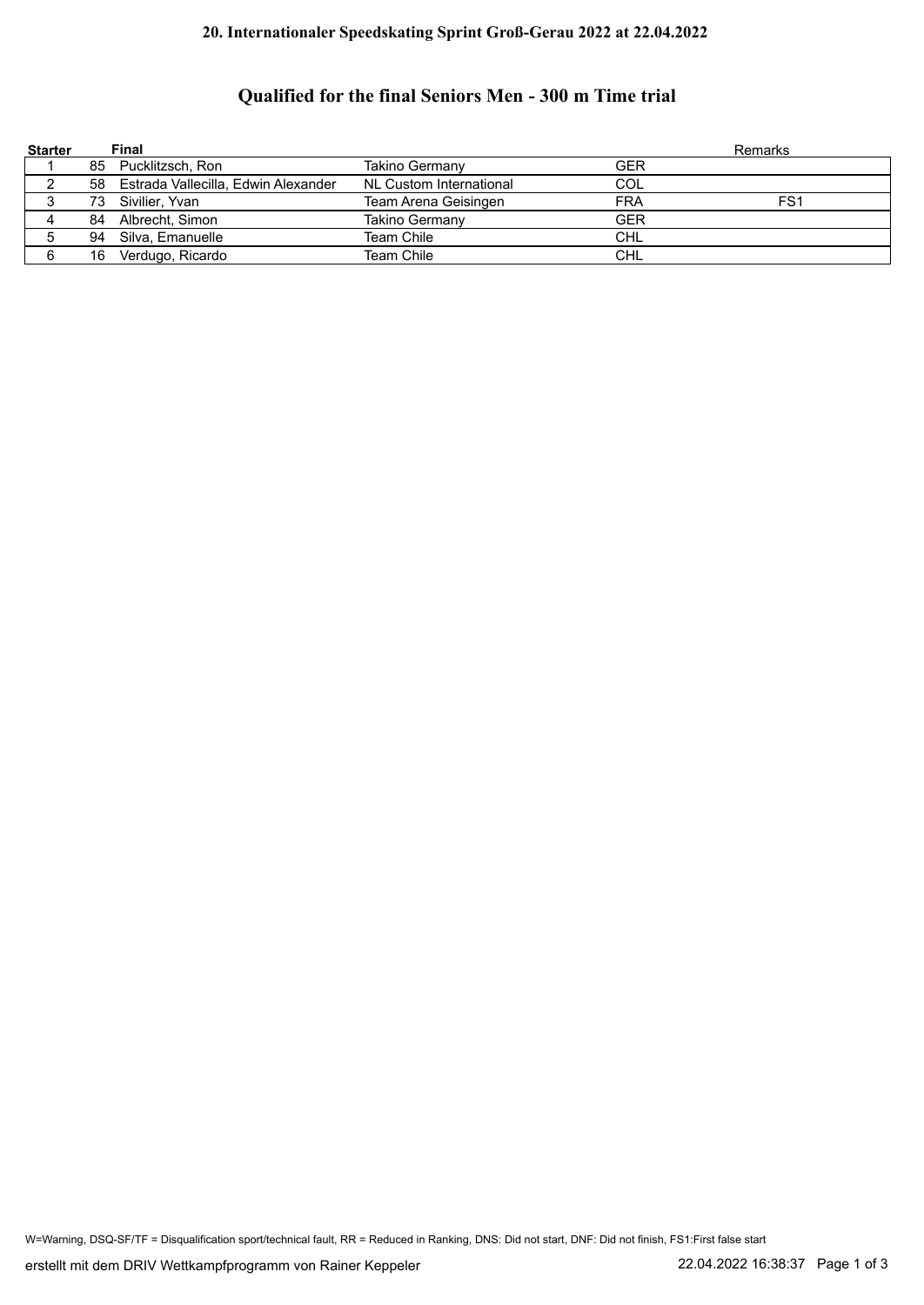## **Results qualification Seniors Men - 300 m Time trial**

Qualified for the Final: Rank 1-6 of each race

| <b>Results</b> | <b>Qualification1</b>                                       |                                 |             | Rank                    | Points/Time Remarks |
|----------------|-------------------------------------------------------------|---------------------------------|-------------|-------------------------|---------------------|
|                | 16 Verdugo, Ricardo                                         | Team Chile                      | <b>CHL</b>  | 1                       | 23,259              |
|                | 94 Silva, Emanuelle                                         | Team Chile                      | <b>CHL</b>  | $\overline{c}$          | 23,446              |
|                | 84 Albrecht, Simon                                          | Takino Germany                  | <b>GER</b>  | 3                       | 23,510              |
|                | 73 Sivilier, Yvan                                           | Team Arena Geisingen            | <b>FRA</b>  | $\overline{\mathbf{4}}$ | 23,549 FS1          |
|                | 58 Estrada Vallecilla, Edwin Alexan NL Custom International |                                 | COL         | 5                       | 23,790              |
|                | 85 Pucklitzsch, Ron                                         | <b>Takino Germany</b>           | <b>GER</b>  | 6                       | 23,808              |
|                | 97 Guzman, Jhoan                                            | Team Junk                       | <b>ESP</b>  | $\overline{7}$          | 23,930              |
|                | 95 Silva, Lucas                                             | Team Chile                      | <b>CHL</b>  | 8                       | 23,937              |
|                | 54 De Souza, Elton                                          | <b>MX Takino MPC</b>            | <b>FRA</b>  | 9                       | 23,966              |
|                | 29 Llop, Nil                                                | Federacio Catalana Esports      | <b>ESP</b>  | 10                      | 24,032              |
|                | 61 Villegas Ceballos, Steven                                | <b>NL Custom International</b>  | <b>COL</b>  | 11                      | 24,113              |
|                | 56 Ramali, Etienne                                          | <b>NL Custom</b>                | <b>GER</b>  | 12                      | 24,226              |
|                | 88 Acosta, Camilo                                           | Team Arena Geisingen            | COL         | 13                      | 24,306              |
|                | 81 Nijenhuis, Glenn                                         | Skeelerclub Oost Veluwe         | <b>NED</b>  | 14                      | 24,453              |
|                | 4 Mende, Jan Martin                                         | Powerslide Team                 | <b>GER</b>  | 15                      | 24,553              |
|                | 30 Saraza, Simon                                            | <b>Grandes Paisas</b>           | COL         | 16                      | 24,713              |
|                | 14 Lehnertz, Timo                                           | <b>BONT Skate</b>               | <b>GER</b>  | 17                      | 24,722              |
|                | 51 Garcia, Edgar                                            | Mexico                          | <b>MEX</b>  | 18                      | 24,724              |
|                | 24 Kwant, Remon                                             | DoubleFF                        | <b>NED</b>  | 19                      | 24,836              |
|                | 6 Imenez, Alexis                                            | <b>ACS World Team</b>           | <b>FRA</b>  | 20                      | 24,881              |
|                | 96 Schmidt, Stefan Due                                      | Team District10 MSportsWea DEN  |             | 21                      | 24,902              |
|                | 40 Schipper, Kay                                            | <b>ISP Skateboulevard</b>       | <b>NED</b>  | 22                      | 24,977              |
|                | 27 Röhrich, Florian                                         | <b>ERSG Darmstadt</b>           | <b>GER</b>  | 23                      | 24,993              |
|                | 7 Ridolfi, Thomas                                           | <b>AM Sports</b>                | <b>FRA</b>  | 24                      | 25,087              |
|                | 12 Rico, Mateo                                              | <b>Bogota Elite</b>             | COL         | 25                      | 25,143              |
|                | 20 Morales Parra, Jeremias Anto                             | Colo Colo                       | <b>CHL</b>  | 26                      | 25,166              |
| 91             | Whyte, Josh                                                 | Team Arena Geisingen            | <b>NZL</b>  | 27                      | 25,173              |
|                | 22 Sepulveda, Sebastian                                     | Coyote Inline                   | <b>PER</b>  | 28                      | 25,199              |
|                | 32 Pasquarella, Michael                                     | GTC2022 Simmons Team Flo        | <b>USA</b>  | 29                      | 25,277              |
|                | 38 Mastrup, Niclas                                          | Inline Team Denmark             | <b>DEN</b>  | 30                      | 25,315              |
|                |                                                             | <b>KNSB Talent Team Noord</b>   | <b>NED</b>  | 31                      | 25,373              |
|                | 44 Hempenius, Jelmar<br>13 Beelen, Robbe                    | <b>BONT Skate</b>               | <b>BEL</b>  | 32                      | 25,375              |
|                |                                                             | Zwaantjes Rollerclub Zandvc     | <b>BEL</b>  | 33                      | 25,422              |
|                | 106 Lippens, Brecht                                         | Eltham Speed Skaterz Austra AUS |             | 34                      | 25,504              |
|                | 25 Stogdale, Harry<br>10 Daza, Emiliano                     |                                 | <b>ARG</b>  | 35                      | 25,775              |
|                | 86 Fischer, Nils                                            | Atlas                           | <b>GER</b>  | 36                      | 25,788              |
|                |                                                             | <b>TAX Racing Team</b>          | <b>FRA</b>  | 37                      |                     |
|                | 65 Sylvain, Raphael                                         | Pole France Espoir BFC          | <b>POR</b>  | 38                      | 25,815              |
|                | 71 Dias, Martyn                                             | Roller Lagos C.P.               |             |                         | 25,825              |
|                | 35 Johansen, Sebastian Bjorklund                            | Inline Team Denmark             | <b>DEN</b>  | 39                      | 25,856              |
|                | 105 Brissinck, Milan                                        | Zwaantjes Rollerclub Zandvc     | <b>BEL</b>  | 40                      | 25,939              |
|                | 80 Ball, Bobby                                              | Skate13 Racing Team             | <b>GBR</b>  | 41                      | 26,003              |
|                | 89 Gross, Flavio                                            | Team Arena Geisingen            | SUI         | 42                      | 26,135              |
|                | 72 Lecomte, Kyle                                            | Roller Provence Mediterrane     | <b>FRA</b>  | 43                      | 26,197              |
| 104            | Brissinck, Jolan                                            | Zwaantjes Rollerclub Zandvc     | <b>BEL</b>  | 44                      | 26,213              |
|                | 98 Kamble, Siddhant                                         | <b>Team Solaris</b>             | <b>IND</b>  | 45                      | 26,255              |
| 69             | Meijer, Bas                                                 | Radboud Inline-skating          | <b>NED</b>  | 46                      | 26,256              |
| 87             | Hecht, Tobias                                               | <b>TAX Racing Team</b>          | <b>GER</b>  | 47                      | 26,267              |
|                | 34 Johansen, Nikolai Bjorklund                              | Inline Team Denmark             | <b>DEN</b>  | 48                      | 26,330              |
| 37             | Lindenskov, Oliver                                          | Inline Team Denmark             | <b>DEN</b>  | 49                      | 26,381              |
|                | 36 Jorgensen, Meik Heise                                    | Inline Team Denmark             | <b>DEN</b>  | 50                      | 26,382              |
|                | 45 Malecek, Erik                                            | <b>KSBM Praha</b>               | <b>CZE</b>  | 51                      | 26,513              |
|                | 99 Prokop, Michal                                           | <b>TEMPISH Heartbeat Inline</b> | <b>CZE</b>  | 52                      | 26,513              |
|                | 39 Mastrup, Sune                                            | Inline Team Denmark             | <b>DEN</b>  | 53                      | 26,590              |
|                | 63 Kromoser, Christian                                      | ÖISC-Burgenland - Aowheel:      | AUT         | 54                      | 26,620              |
|                | 18 Figueiredo, Pedro                                        | Club Sport Maritimo             | <b>POR</b>  | 55                      | 26,655              |
|                | 77 Werner, Erik Willy                                       | RSV Blau-Weiß Gera              | <b>GER</b>  | 56                      | 26,703              |
|                | 74 Barison, Matteo                                          | Rollerblade World Team          | <b>ITA</b>  | 57                      | 26,726 FS1          |
|                | 9 Simon, Pierre                                             | Asphalte Roller Rixheim Witt    | <b>FRA</b>  | 58                      | 26,744              |
|                | 15 Royer, Clement                                           | <b>BOUGUENAIS</b>               | <b>FRA</b>  | 59                      | 26,978              |
|                | 21 Ramirez, Alexander                                       | Coyote Inline                   | <b>PER</b>  | 60                      | 26,978              |
|                | 43 Stam, Maik                                               | <b>KNSB Talent Team</b>         | Netherlands | 61                      | 26,995              |

W=Warning, DSQ-SF/TF = Disqualification sport/technical fault, RR = Reduced in Ranking, DNS: Did not start, DNF: Did not finish, FS1:First false start